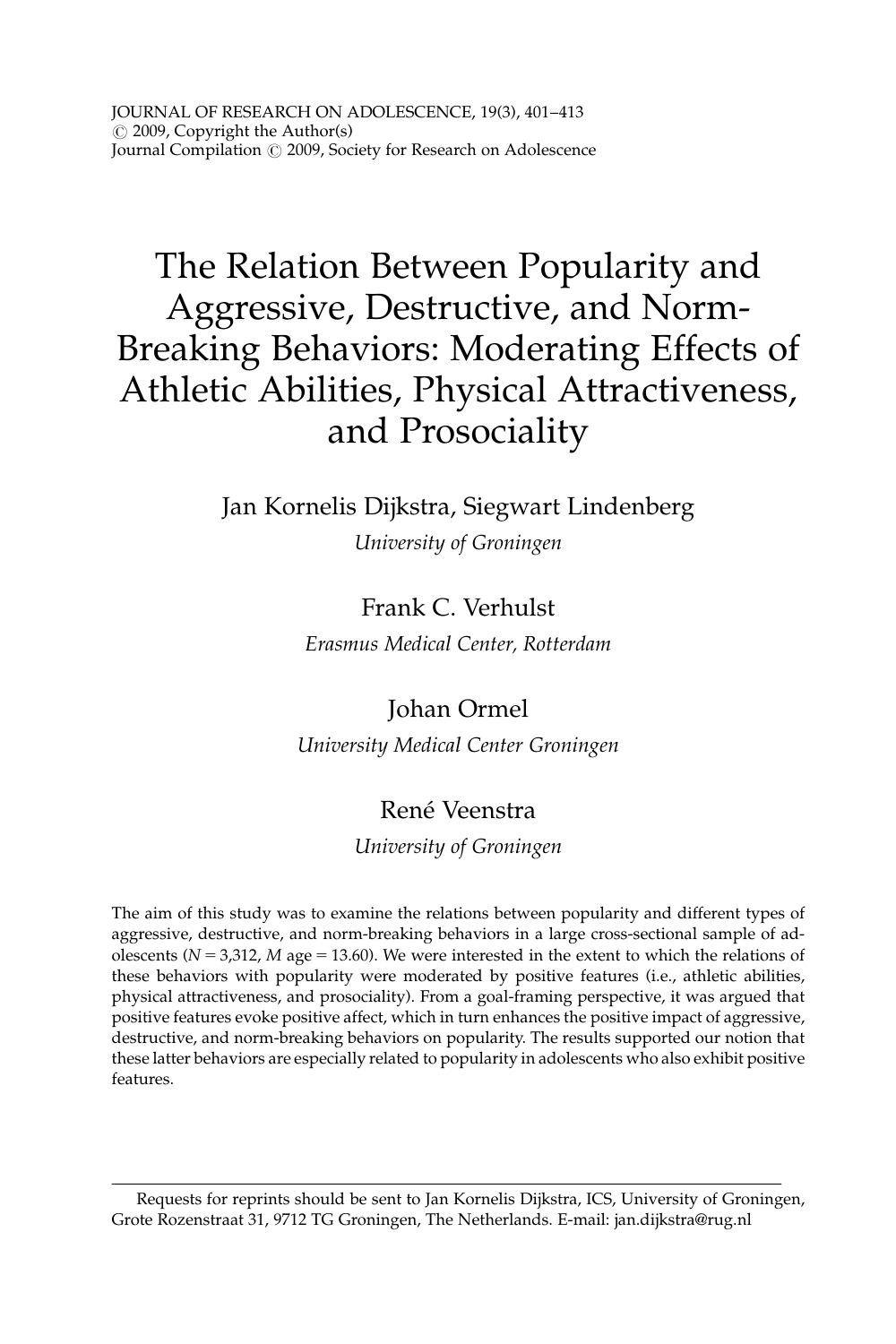At the onset of adolescence, a shift occurs in the factors that account for popularity among peers (Bukowski, Sippola, & Newcomb, 2000). Adolescents involved in antisocial behaviors become more attractive, while the attractiveness of adolescents characterized by behaviors such as good school performance declines (Allen, Weissberg, & Hawkins, 1989). From a developmental perspective, it has been argued that adolescents face a discrepancy between their biological maturation and social opportunities to be fully acknowledged as adult, which can evoke deviancy, such as normbreaking behavior through substance use and destructive behavior such as vandalism, as a means to achieve status. Adolescents who are involved in these behaviors might become role models to their peers and be considered popular because of their way of dealing with the ''maturity-gap'' (Moffitt, 1993). In addition, it has been argued that physically and relationally aggressive behaviors help maintain a higher status position (Cillessen & Mayeux, 2004). These explanations of the contribution of these aggressive, destructive, and norm-breaking behaviors to popularity go a long way. However, these behaviors also have relationally negative features, such as putting people down or being callous or aggressive. Why would these negative features not offset the positive effects of being ''cool'' and appearing more adult? We investigated the possibility that positive features take the negative edge off aggressive, destructive, and norm-breaking behaviors. We tested the hypothesis that aggressive, destructive, and norm-breaking behaviors are more closely related to popularity if the adolescent also has positive features, such as physical attractiveness, athletic abilities, and prosociality. There are good theoretical reasons to propose that positive features have this effect.

A goal-framing approach (Lindenberg, 2001, 2006) would suggest that goals are often triggered by prominent aspects in the immediate environment and that, once triggered, these goals govern what else people pay attention to and how they process the information. For popularity, it is not necessary that people be liked (cf. Parkhurst & Hopmeyer, 1998), but it is necessary that others want to be associated with them. In terms of goals, this means that others have an approach goal towards them. Attractive features of people in the environment create positive affect and are likely to increase the accessibility of approach rather than avoidance goals (Custers & Aarts, 2005). Thereby, they also increase the likelihood that aggressive, destructive, and norm-breaking behaviors of the person with attractive features will be interpreted in a positive way and that the dispositional attributions will be congruent with approach goals (Trafimow, Bromgard, Finlay, & Ketelaar, 2005). In short, attractive features are expected to make ambiguous aspects of potentially unattractive features look attractive.

The kind of attractive features relevant in this context, it can be argued from an evolutionary point of view, are features that represent health and reproductive success, such as physical attractiveness and athletic ability (Berry, 2000). Physical attractiveness and athletic abilities have also been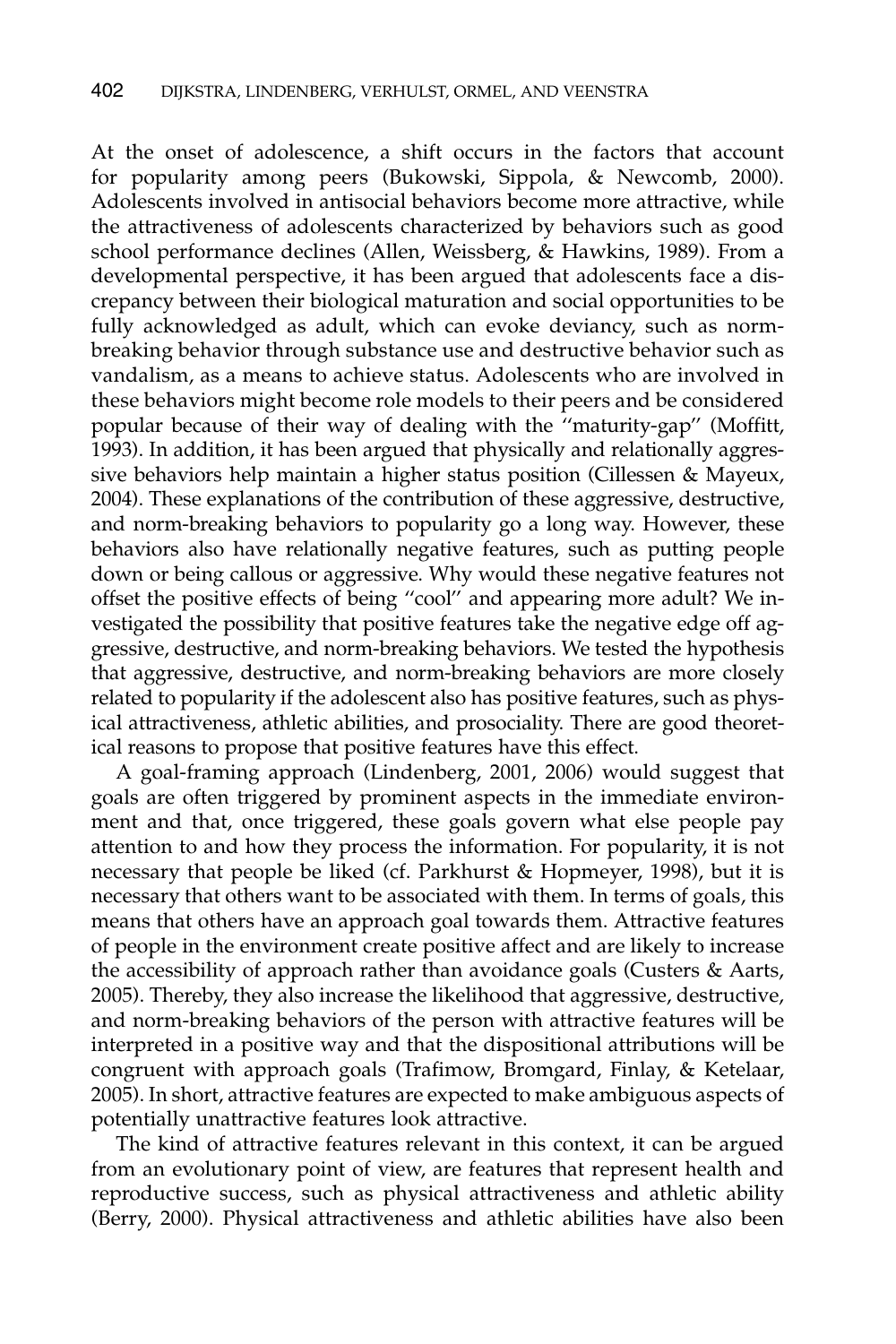identified as important correlates of popularity among adolescents (Adler & Adler, 1995; Lease, Kennedy, & Axelrod, 2002; Rodkin, Farmer, Pearl, & Van Acker, 2000). It is likely that both features also contribute to closing the maturity gap by causing a person to be more sexually attractive to other adolescents and, importantly, also to adults (Graziano, Jensen-Campbell, Shebilske, & Lundgren, 1993).

Another likely positive feature is prosociality. Even though it does not necessarily contribute to closing the maturity gap, and thus may not directly contribute to popularity, it probably increases the likelihood of positive affect and, as a consequence, positive attributions, thus helping to make aggressive, destructive, and norm-breaking behaviors contribute to popularity.

We formulated two concrete and testable hypotheses. First, we hypothesized that adolescents who were low in positive features would not be popular, even if they were high in aggressive, destructive, and normbreaking behaviors. Second, we predicted that a higher score on a positive feature would be associated with a stronger relation of aggressive, destructive, and norm-breaking behaviors with popularity. We tested these expectations in a large cross-sectional sample of adolescent boys and girls.

### METHOD

#### Sample

In the present study, we used a subsample (one that contained peer nominations) from a larger cohort study, TRAILS (TRacking Adolescents' Individual Lives Survey). TRAILS is a prospective cohort study of Dutch preadolescents who will be measured biennially until they are at least 25 years old. TRAILS is designed to chart and explain the development of mental health and social development from preadolescence into adulthood. The TRAILS target sample involved preadolescents living in five municipalities in the north of the Netherlands, including both urban and rural areas (De Winter et al., 2005). Of all the children approached for enrollment in the study (selected by the municipalities and attending schools that were willing to participate;  $N = 3,145$  children from 122 schools; response of schools 90.4%), a total of 2,230 children participated in the first assessment wave of TRAILS. Of the 2,230 baseline participants,  $96.4\%$  ( $N = 2,149$ , 51.0% girls) participated in the second assessment wave (T2). Mean age at T2 was 13.56,  $SD = .53$ .

During T2, questionnaires were filled out by the adolescents, their parents, and their teachers. In addition to the regular questionnaires, which were filled out by TRAILS participants only, the T2 assessment wave also included peer nominations, which were collected from both TRAILS participants and their classmates. This subsample of peer nominations was used in the present study.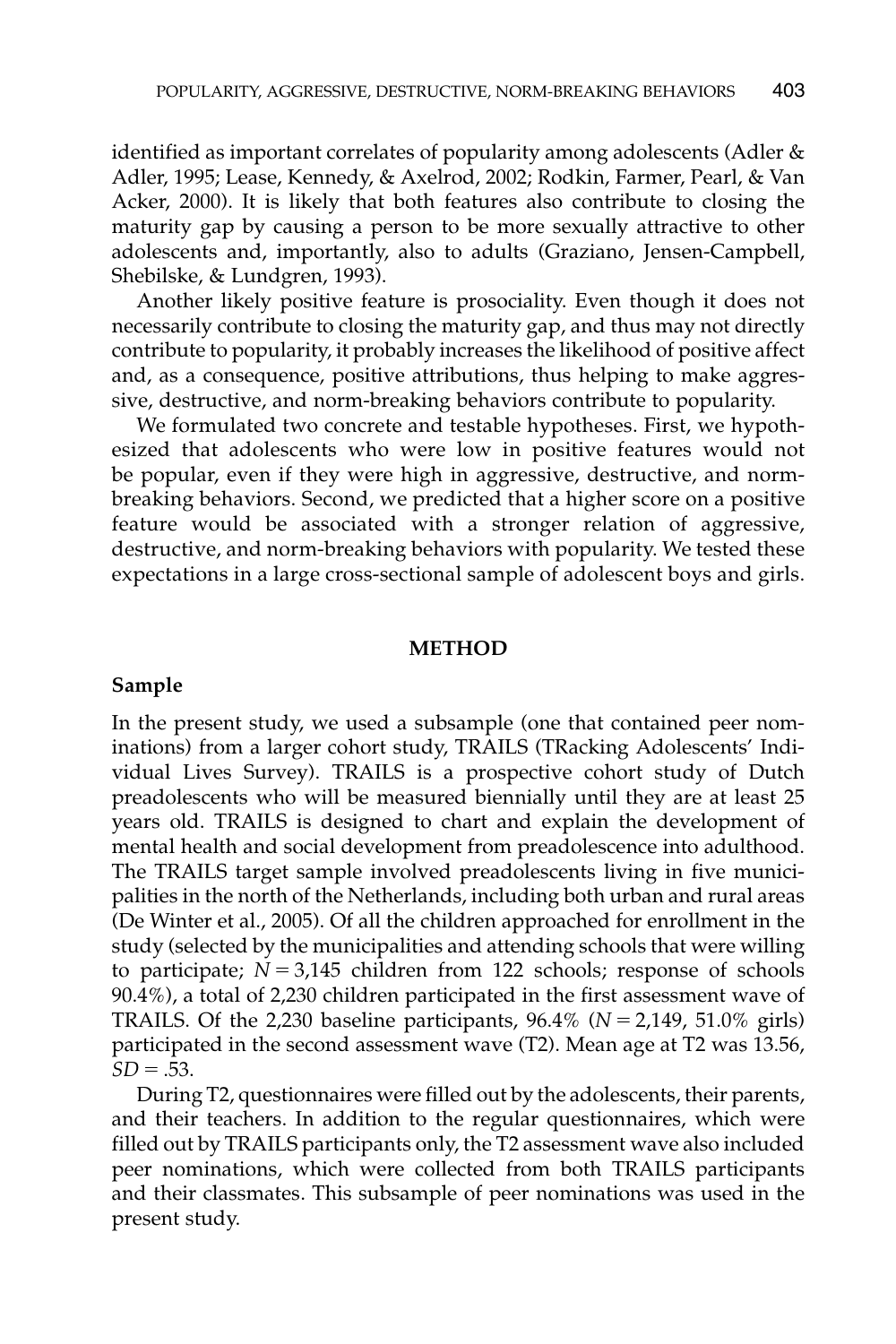Peer nominations were assessed in classes with at least three regular TRAILS participants. Schools provided the names of classmates of TRAILS participants. All eligible students then received an information letter for themselves and their parents, in which they were asked to participate. If students or their parents wished to refrain from participation, they were requested to send a reply card within 10 days. In total, 98 students, of whom 3 were regular TRAILS participants, refused to participate. Approximately 2 weeks after the information letter had been sent, a TRAILS staff member visited the selected school classes to assess the peer nominations. The assessment of the peer nominations lasted about 15 min and took place during regular lessons. Peer nominations were assessed in a total of 172 classes in 34 schools in the first grade (72 school classes) and second grade (100 school classes) of secondary education. The school classes were almost equally divided among levels of education: low education (60 school classes), middle education (53 school classes), and high education (59 school classes). In total, 3,312 students (1,675 boys, 1,637 girls), including 1,007 regular TRAILS participants, filled out the questionnaire and nominated their classmates (mean age = 13.60,  $SD = .66$ ). Each classroom contained on average 18.39 participating pupils  $(SD = 5.99)$ ; range from 7 to 30). The subsample consisted of 87.3% Caucasian, 0.5% Turkish, 0.6% Moroccan, 1.7% Surinamese, 1.2% Antillian/Aruban, 2.5% Indonesian, and 4.1% of other ethnic origin. For 2% of the participating students, information about their ethnic origin was unavailable.

# Measures

All measures in the present study were based on peer nominations from this subsample. Respondents could nominate an unlimited number of samegender and cross-gender classmates on all questions.

**Popularity.** Popularity was based on the number of nominations adolescents received from their classmates on the question ''Who do others want to be associated with?'' The concept of popularity covers aspects of influence, dominance, having social power, attractiveness, and resource control (cf. LaFontana & Cillessen, 2002; Lease et al., 2002; Parkhurst & Hopmeyer, 1998). In most studies of popularity among adolescents, respondents are asked to nominate the most (and least) popular peers; this can cover many aspects. Our measure was based on what adolescents presumably mean by saying that a person is popular, namely, that people want to be connected with the popular person, to be associated with that person, to ''bask in reflected glory'' (Cialdini & Richardson, 1980). Moreover, we explicitly disentangled personal preferences for being associated with a person from reputation-based preferences by asking respondents to nominate people with whom others want to be connected. We believe that this yielded a reputation-based measure for what could be called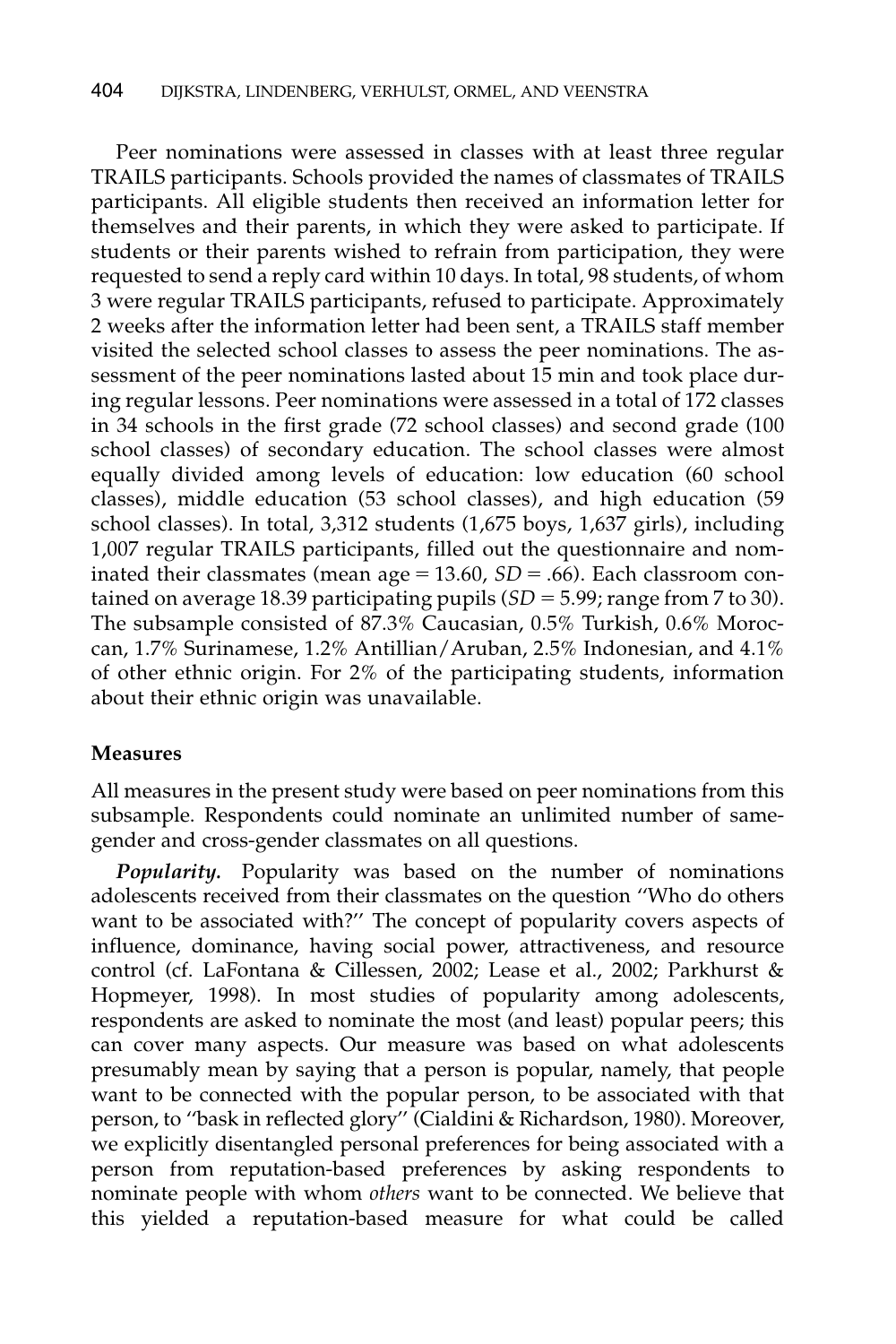"associational popularity." To facilitate reading, however, we refer to our measure simply as ''popularity'' below.

Characteristics. Assessment of aggressive, destructive, and normbreaking behaviors as well as of positive characteristics was based on the number of nominations respondents received from classmates on the following questions: ''Who drinks alcohol and/or takes (soft) drugs on a regular basis?'' (Norm-Breaking Behavior), ''Who breaks the rules often (e.g., steals things, demolishes a bus shelter)?'' (Destructive Behavior), ''Who quarrels and/or initiates fights often?'' (Physical Aggression), ''Which classmates bully you?'' (Bullying), ''Who spreads gossip/rumors about others?'' (Relational Aggression), ''Who is good in sports?'' (Athletic Abilities), ''Who is good looking?'' (Physical Attractiveness), and ''Which classmates give you practical support (e.g., with homework)?'' (Prosociality). After the total number of peer nominations had been added, scores were calculated relative to the total number of participating classmates to take differences in the number of respondents per class into account. This yielded scores from 0 to 1.

#### **RESULTS**

#### **Descriptives**

Table 1 presents the means for both sexes. As shown in Table 1, boys had higher scores for norm-breaking behavior, destructive behavior, physical

|                         |                           | Mean (SD)           |                                |
|-------------------------|---------------------------|---------------------|--------------------------------|
| <b>Variables</b>        | <i>Boys</i> $(N = 1,675)$ | Girls $(N = 1.637)$ | Differences $(t$ -Test $)^a$   |
| Popularity              | .10(0.13)                 | .10(0.12)           | $t(3,308) = 0.32, p = .75$     |
| Norm-breaking behavior  | .08(.15)                  | .06(.12)            | $t(3, 167) = 4.55, p < 0.01$   |
| Destructive behavior    | .05(0.11)                 | .01(.04)            | $t(2, 122) = 14.07, p < 0.01$  |
| Physical aggression     | .12(.18)                  | .03(.07)            | $t(2, 232) = 18.82, p < 0.01$  |
| <b>Bullying</b>         | .03(.07)                  | .01(.03)            | $t(2, 454) = 12.75, p < 0.01$  |
| Relational aggression   | .08(.10)                  | .17(0.15)           | $t(2, 782) = -19.71, p < 0.01$ |
| Athletic abilities      | .39(.28)                  | .21(.21)            | $t(3,091) = 20.26, p < 0.01$   |
| Physical attractiveness | .11(.13)                  | .26(.22)            | $t(2,686) = -23.41, p < 0.01$  |
| Prosociality            | .18(.11)                  | .21(.11)            | $t(3,309) = -10.12, p < 0.01$  |

TABLE 1 Proportion Scores for Boys and Girls Separately on All Variables  $(N = 3,312)$ 

Note. <sup>a</sup>Degrees of freedom deviant from  $N_{\text{girls}}+N_{\text{boys}}-2$  reflect test statistics adjusted for unequal variances.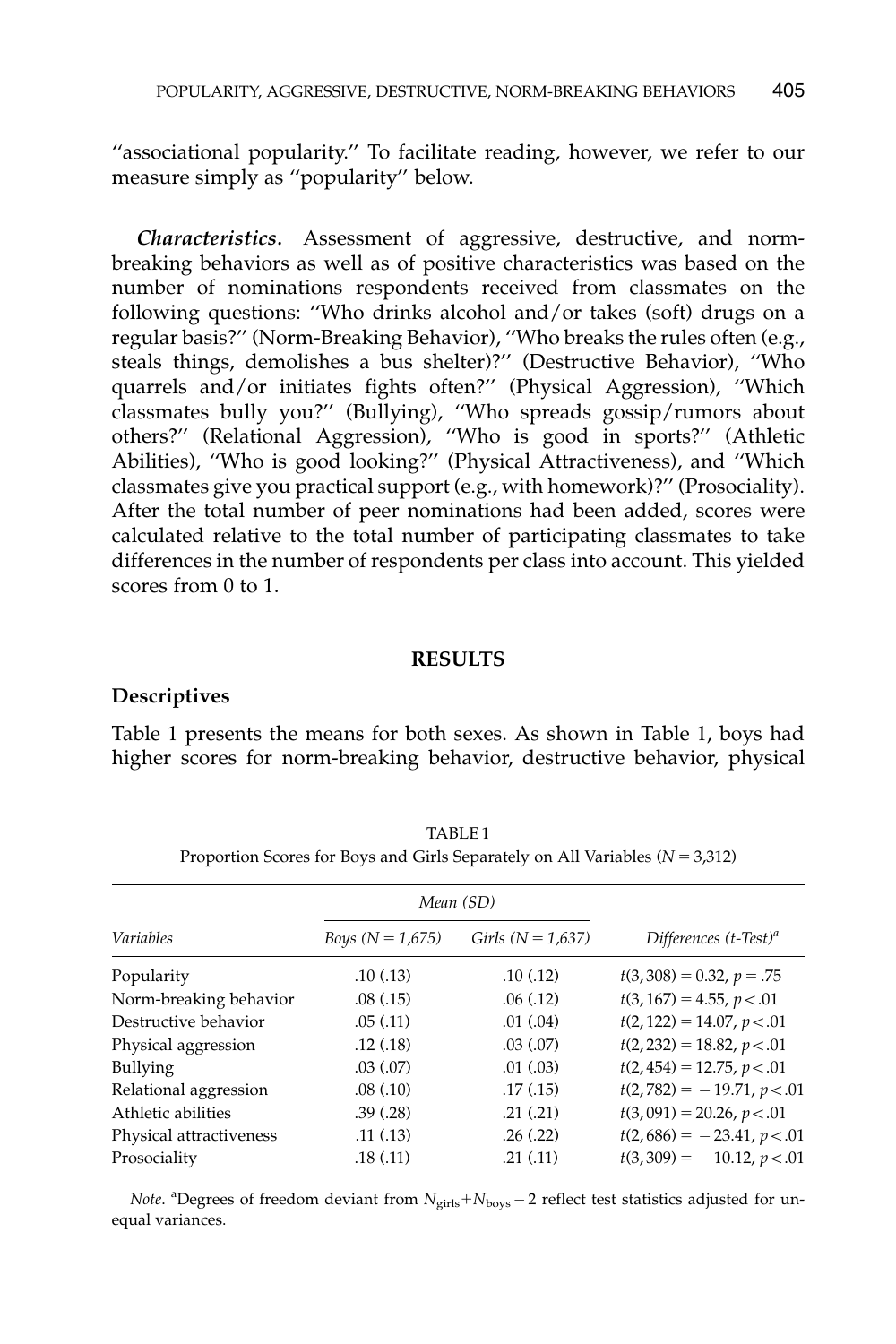aggression, bullying, and athletic abilities, whereas girls scored higher on relational aggression, physical attractiveness, and prosociality. No gender difference was found for popularity.

It is apparent from Table 2 that for both boys and girls popularity was positively correlated with norm-breaking behavior, destructive behavior, physical aggression, bullying, and relational aggression. No gender differences were found, except for relational aggression, which was somewhat more strongly related to the popularity of girls than that of boys. Furthermore, popularity was positively related to athletic abilities, physical attractiveness, and prosociality. However, physical attractiveness correlated most strongly with popularity for girls, while the relation between athletic abilities and popularity was stronger for boys.

# Tests of the Hypotheses

First, we tested our hypothesis that adolescents who are low in positive features would not be popular even if they were high in (combined) aggressive, destructive, and norm-breaking behavior. We assessed four groups based on the mean scores for these behaviors and for positive characteristics (i.e., athletic abilities, physical attractiveness, and prosociality), using a median split (see Table 3). We then compared the groups based on their scores on popularity. The results clearly showed that popularity was lowest for adolescents who were low in both negative characteristics (combined aggressive, destructive, and norm-breaking behavior) and positive characteristics, whereas adolescents who were characterized by negative and positive characteristics scored highest on popularity. No differences emerged for separate comparisons of boys and girls.

Second, we tested the hypothesis that a higher score on a positive feature was associated with a stronger relation of aggressive, destructive, and normbreaking behaviors with popularity. To this end, we initially conducted analyses on each moderation variable separately while controlling for the other two moderating variables (see models 2a, 2b, and 2c in Table 4). Significant interaction effects of these separate models were then tested in a simultaneous model (model 3). Although we had no a priori hypotheses regarding the role of gender in these moderating effects, three-way interactions with gender were also included in the analyses. To facilitate interpretation of interaction effects using simple slope analyses, all variables were z-standardized (Aiken & West, 1991). The regression coefficients and the accompanying standard errors of the parsimonious model are presented in Table 4.

The moderating effects of athletic ability and prosociality on the relation between norm-breaking behavior and popularity were as expected, but differed in strength for boys and girls (see Figure 1). The slope of normbreaking behavior on popularity was steeper for highly athletic boys,  $b = .21$ ,  $t(3, 311) = 9.64$ ,  $p < .001$ , than for boys low in athletic abilities,  $b = .09$ ,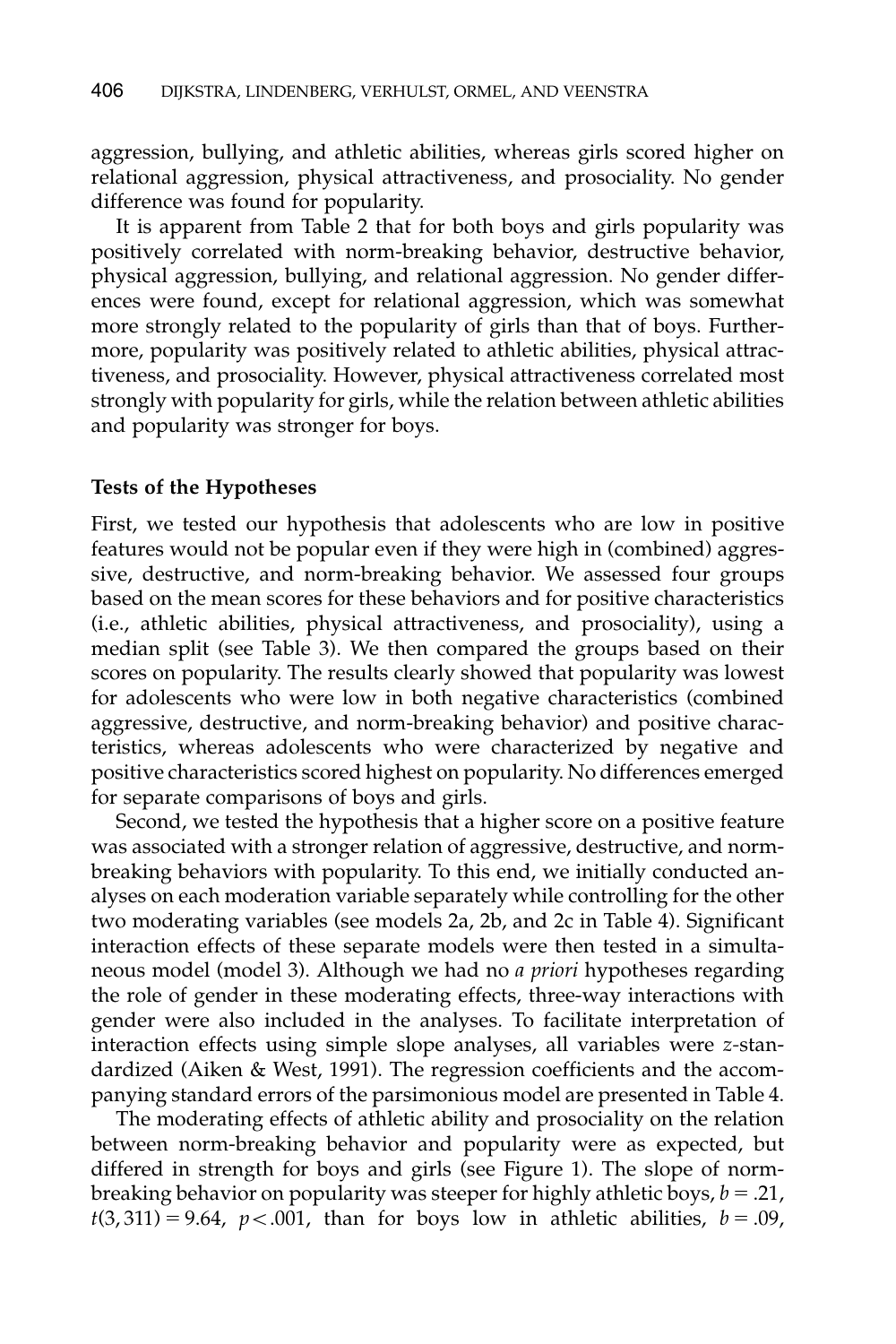|                         |            | Norm-Breaking | Destructive              | Physical       |                | Relational           | Athletic       | Physical                 |                   |
|-------------------------|------------|---------------|--------------------------|----------------|----------------|----------------------|----------------|--------------------------|-------------------|
|                         | Popularity | Behavior      | Behavior                 | Aggression     | Bullying       | Aggression           | Abilities      | <b>Attractiveness</b>    | Prosociality      |
| Popularity              |            | $26*$         | $.18*$                   | $28*$          | $25*$          | $41*$                | $.29*$         | 54*                      | $\sum_{i=1}^{n}$  |
| Norm-breaking behavior  | $30*$      | Ī             | $43*$                    | $.27*$         | $17*$          | $.24*$               | $\overline{0}$ | $.22*$                   | $.05^{+}$         |
| Destructive behavior    | $.24*$     | $53*$         | Ï                        | $33*$          | $.23*$         | $.20*$               | $-5$ .         | $.12*$                   | $\sum_{i=1}^{4}$  |
| Physical aggression     | $.28*$     | $28*$         | $48*$                    | $\overline{1}$ | $45*$          | $38*$                | $\infty$       | $.06*$                   | $\stackrel{*}{=}$ |
| Bullying                | $30*$      | $.18*$        | $34*$                    | $49*$          | $\overline{1}$ | $39*$                | $\infty$       | $\stackrel{*}{\circ}$    | $-0$ <sup>*</sup> |
| Relational aggression   | $.36*$     | $17*$         | $30*$                    | $.38*$         | $\ddot{t}$     | $\overline{1}$       | $.06*$         | $18\mathrm{*}$           | $\overline{0}$    |
| Athletic abilities      | $39*$      | $11*$         | $.06*$                   | $09*$          | $11*$          | $\ddot{\mathrm{60}}$ | I              | $43*$                    | $.23*$            |
| Physical attractiveness | $37*$      | $.12*$        | $\overline{\mathcal{O}}$ | SÒ.            | $\ddot{\circ}$ | $.06*$               | $45*$          | $\overline{\phantom{a}}$ | $34*$             |
| Prosociality            | $.16*$     | C.            | $.08*$                   | $.10*$         | $.12*$         | C).                  | $25*$          | $32*$                    |                   |

TABLE 2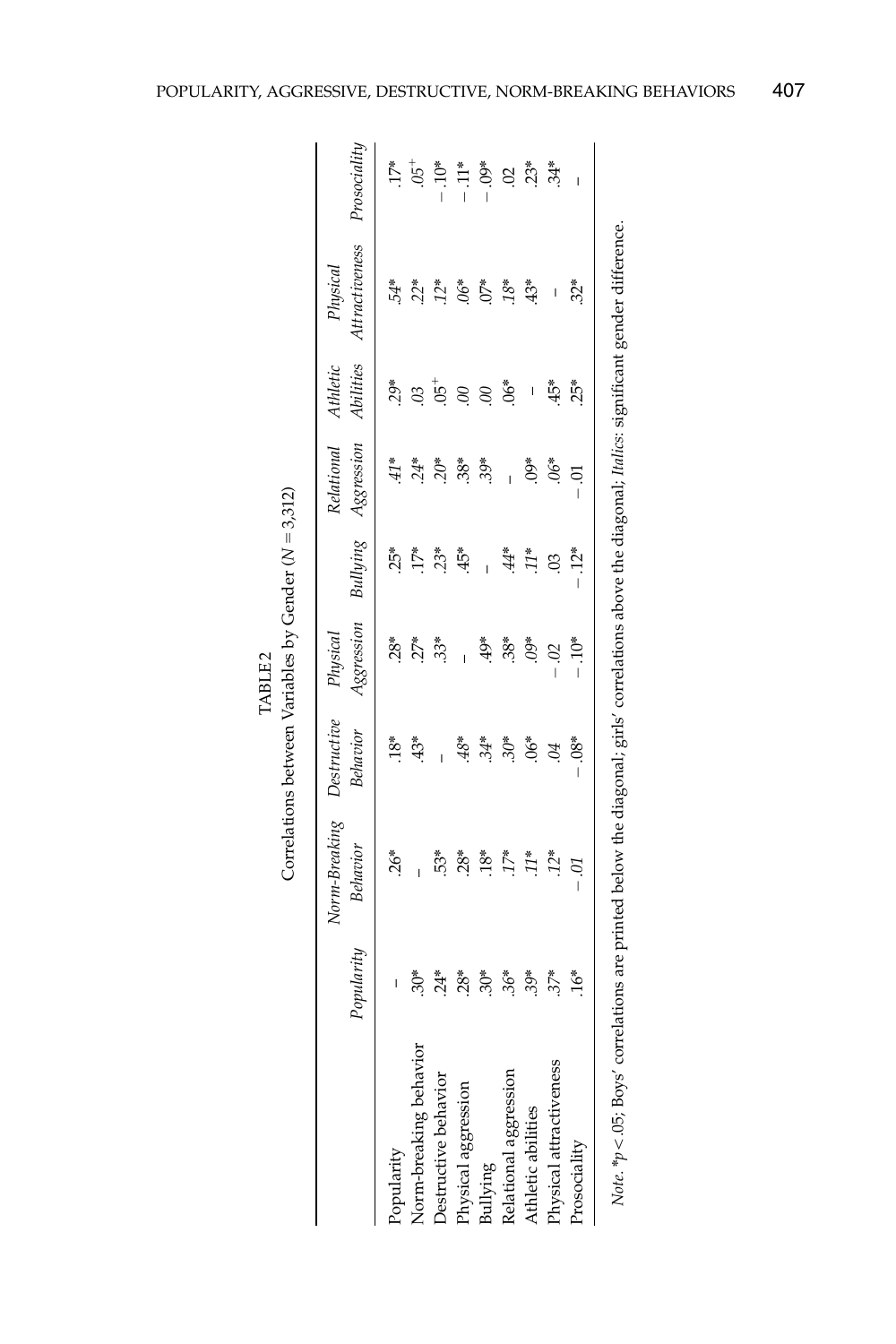|            |                                             | Comparison of Combined Negative and Positive Characteristics on Popularity ( $N = 3,312$ ) |                                              |                                               |                                      |
|------------|---------------------------------------------|--------------------------------------------------------------------------------------------|----------------------------------------------|-----------------------------------------------|--------------------------------------|
|            | Low Negative—<br>Low Positive<br>$(37.1\%)$ | High Negative—<br>Low Positive<br>$(17.5\%)$                                               | Low Negative—<br>High Positive<br>$(27.9\%)$ | High Negative—<br>High Positive<br>$(17.4\%)$ | Differences<br>Between<br>Groups     |
| Popularity | $-.50^{\rm a}$                              | .00 <sup>b</sup>                                                                           | .07 <sup>b</sup>                             | .95 <sup>c</sup>                              | F(3, 3,308)<br>$= 372.42,$<br>p<.001 |

TABLE 3

Note. Means in the same row that do not share superscripts differ at  $p<.05$  in the Bonferroni test.

 $t(3, 311) = 2.82$ ,  $p < 0.01$ . For girls, however, the effect of athletic abilities on the relation between norm-breaking behavior and popularity only holds for girls low in athletic abilities,  $b = .09$ ,  $t(3, 311) = 3.02$ ,  $p < .01$ , and not for highly athletic girls,  $b = .05$ ,  $t(3, 311) = .99$ ,  $p = .32$ . Similarly, norm-breaking behavior appeared to be more closely related to popularity for highly prosocial boys,  $b = .20$ ,  $t(3, 311) = 5.35$ ,  $p < .001$ , than for boys low in prosociality,  $b = .10$ ,  $t(3, 311) = 4.04$ ,  $p < .001$  (see Figure 2). Girls' norm-breaking behavior was unrelated to popularity for highly prosocial girls,  $b = .04$ ,  $t(3, 311) = 1.21$ ,  $p = 0.23$ , but was related for girls who were low in prosociality,  $b = 0.10$ ,  $t(3, 311) = 2.20, p = .03.$ 

Contrary to our expectations, destructive behavior was not associated with popularity and thus in this case, for both sexes, positive features made little difference. There was a small association for physical attractiveness, and for prosocial boys, the relations were even in the opposite direction (the popularity of highly prosocial boys was negatively related to an increasing level of destructive behavior,  $b = -.12$ ,  $t(3, 311) = -.3.75$ ,  $p < .001$ , whereas the popularity of boys low in prosociality was slightly positively related to destructive behavior,  $b = .05$ ,  $t(3, 311) = 2.08$ ,  $p = .04$ .

As expected, prosociality moderated the relation of bullying with popularity. Bullying was particularly related to popularity in combination with a high level of prosociality,  $b = .23$ ,  $t(3, 311) = 7.63$ ,  $p < .001$ , rather than with a low level of prosociality,  $b = .07$ ,  $t(3, 311) = 3.60$ ,  $p < .001$ . A similar effect was found for relational aggression, which was more strongly associated with popularity for highly athletic adolescents,  $b = .24$ ,  $t(3, 311) = 7.46$ ,  $p < .001$ , than for adolescents low in athletic abilities,  $b = .13$ ,  $t(3, 311) = 5.81$   $p < .001$ . The association of relational aggression with popularity was also enhanced by the presence of physical attractiveness (see Figure 3). The association of relational aggression with popularity was strongest for physically attractive boys,  $b = .56$ ,  $t(3, 311) = 8.59$   $p < .001$ , followed by physically attractive girls,  $b = .28$ ,  $t(3, 311) = 13.48$   $p < .001$ ; less attractive boys and girls profited less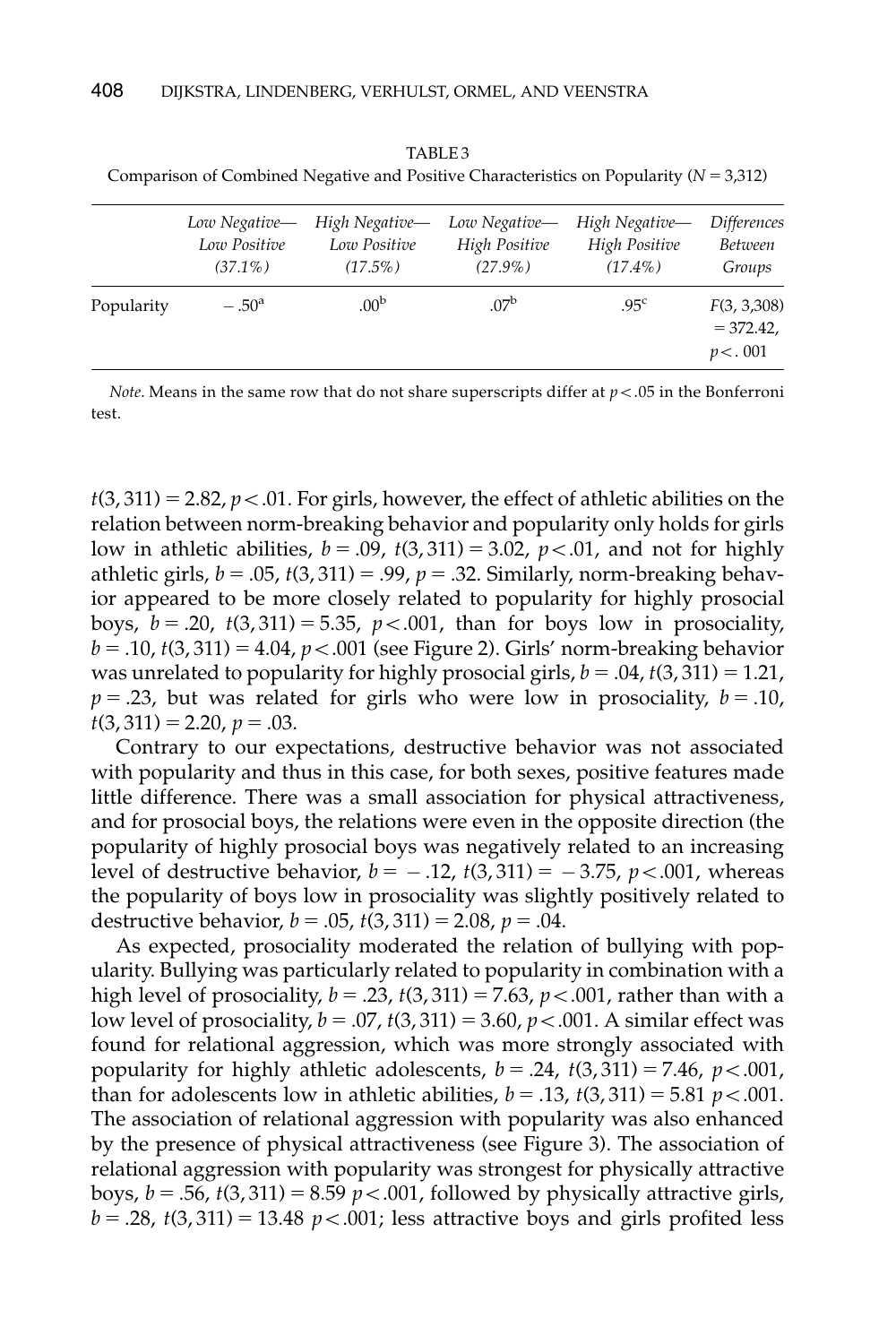|                                                                                                                           | Step $1$                                                                                                                                                                                                                                                                                                                                                                                                                     |                | Step 2a Athletic<br>Abilities                                                             |                | Step 2b Physical<br>Attractiveness                                                                                                                                                                                                                                                                                                         |               | Prosociality<br>Step $2c$                                                                                                                                                                                                                                                                                                                                                                                                                                                                             |                     | Simultaneous<br>$Step\,3$ |                |
|---------------------------------------------------------------------------------------------------------------------------|------------------------------------------------------------------------------------------------------------------------------------------------------------------------------------------------------------------------------------------------------------------------------------------------------------------------------------------------------------------------------------------------------------------------------|----------------|-------------------------------------------------------------------------------------------|----------------|--------------------------------------------------------------------------------------------------------------------------------------------------------------------------------------------------------------------------------------------------------------------------------------------------------------------------------------------|---------------|-------------------------------------------------------------------------------------------------------------------------------------------------------------------------------------------------------------------------------------------------------------------------------------------------------------------------------------------------------------------------------------------------------------------------------------------------------------------------------------------------------|---------------------|---------------------------|----------------|
|                                                                                                                           |                                                                                                                                                                                                                                                                                                                                                                                                                              | 3S             |                                                                                           | 3S             |                                                                                                                                                                                                                                                                                                                                            | 3S            |                                                                                                                                                                                                                                                                                                                                                                                                                                                                                                       | SE                  |                           | 5E             |
| Gender $(1 = \text{boys})$                                                                                                |                                                                                                                                                                                                                                                                                                                                                                                                                              | ड              | $23***$                                                                                   | ਣ              | $23***$                                                                                                                                                                                                                                                                                                                                    | ड             |                                                                                                                                                                                                                                                                                                                                                                                                                                                                                                       | ਤ                   |                           |                |
| Norm-breaking behavior                                                                                                    |                                                                                                                                                                                                                                                                                                                                                                                                                              |                | $.06*$                                                                                    | ප              |                                                                                                                                                                                                                                                                                                                                            |               |                                                                                                                                                                                                                                                                                                                                                                                                                                                                                                       |                     |                           | 8              |
| Destructive behavior                                                                                                      | $\begin{array}{r} .21^{***} \\ .13^{***} \\ .13^{***} \\ .19^{***} \\ .19^{***} \\ .19^{***} \\ .13^{***} \\ .13^{***} \\ .13^{***} \\ .13^{***} \\ .13^{***} \\ .13^{***} \\ .13^{***} \\ .13^{***} \\ .13^{***} \\ .13^{***} \\ .13^{***} \\ .13^{***} \\ .13^{***} \\ .13^{***} \\ .13^{***} \\ .13^{***} \\ .13^{***} \\ .13^{***} \\ .13^{***} \\ .13^{***} \\ .13^{***} \\ .13^{***} \\ .13^{***} \\ .13^{***} \\ .13$ |                |                                                                                           | 8              | $\begin{array}{r} .07^{*} \\ -0.22^{*}_{1} \\ 0.10^{*}_{1} \\ 0.10^{*}_{1} \\ 0.10^{*}_{1} \\ -1.6^{*}_{1} \\ 0.10^{*}_{1} \\ 0.10^{*}_{1} \\ 0.10^{*}_{1} \\ 0.10^{*}_{1} \\ 0.11^{*}_{1} \\ 0.11^{*}_{1} \\ 0.11^{*}_{1} \\ 0.11^{*}_{1} \\ 0.11^{*}_{1} \\ 0.11^{*}_{1} \\ 0.11^{*}_{1} \\ 0.11^{*}_{1} \\ 0.11^{*}_{1} \\ 0.11^{*}_{1$ |               | $\begin{array}{r} .22\overset{***}{\overset{***}{\overset{***}{\overset{***}{\overset{***}{\overset{***}{\overset{***}{\overset{***}{\overset{**}{\overset{**}{\overset{**}{\overset{**}{\overset{**}{\overset{**}{\overset{**}{\overset{**}{\overset{**}{\overset{**}{\overset{**}{\overset{**}{\overset{**}{\overset{**}{\overset{**}{\overset{**}{\overset{**}{\overset{**}{\overset{**}{\overset{**}{\overset{**}{\overset{**}{\overset{**}{\overset{**}{\overset{**}{\overset{**}{\overset{**}{$ | ర్                  |                           | 8              |
| Physical aggression                                                                                                       |                                                                                                                                                                                                                                                                                                                                                                                                                              | S.             | $-01$<br>$.21***$<br>$.10***$<br>$.10***$<br>$.16***$<br>$-16***$<br>$.03***$<br>$.38***$ | S,             |                                                                                                                                                                                                                                                                                                                                            | S,            |                                                                                                                                                                                                                                                                                                                                                                                                                                                                                                       | S,                  |                           | 2              |
|                                                                                                                           |                                                                                                                                                                                                                                                                                                                                                                                                                              | $\mathfrak{S}$ |                                                                                           | $\mathfrak{S}$ |                                                                                                                                                                                                                                                                                                                                            |               |                                                                                                                                                                                                                                                                                                                                                                                                                                                                                                       | $\mathcal{O}$       |                           | $\Omega$       |
|                                                                                                                           |                                                                                                                                                                                                                                                                                                                                                                                                                              | $\mathfrak{S}$ |                                                                                           | $\mathfrak{S}$ |                                                                                                                                                                                                                                                                                                                                            | 8             |                                                                                                                                                                                                                                                                                                                                                                                                                                                                                                       | $\mathcal{O}$       |                           |                |
| Bullying<br>Relational aggression<br>Cender × Physical Aggression<br>Cender × Relational Aggression<br>Athletic abilities |                                                                                                                                                                                                                                                                                                                                                                                                                              | 8              |                                                                                           | පි             |                                                                                                                                                                                                                                                                                                                                            | 8             |                                                                                                                                                                                                                                                                                                                                                                                                                                                                                                       | 95                  |                           | $\frac{2}{5}$  |
|                                                                                                                           |                                                                                                                                                                                                                                                                                                                                                                                                                              | S.             |                                                                                           | ੜ੍             |                                                                                                                                                                                                                                                                                                                                            | S.            |                                                                                                                                                                                                                                                                                                                                                                                                                                                                                                       | $\ddot{\mathrm{c}}$ |                           | $\mathfrak{S}$ |
|                                                                                                                           |                                                                                                                                                                                                                                                                                                                                                                                                                              | $\mathcal{L}$  |                                                                                           | S.             |                                                                                                                                                                                                                                                                                                                                            | S.            |                                                                                                                                                                                                                                                                                                                                                                                                                                                                                                       | $\mathbf{C}$        |                           | 03             |
| Physical attractiveness                                                                                                   |                                                                                                                                                                                                                                                                                                                                                                                                                              |                |                                                                                           | $\mathfrak{S}$ |                                                                                                                                                                                                                                                                                                                                            | $\mathcal{S}$ |                                                                                                                                                                                                                                                                                                                                                                                                                                                                                                       | $\mathcal{O}$       |                           | $\mathcal{O}$  |
| Gender $\times$ Athletic Abilities                                                                                        | $11**$                                                                                                                                                                                                                                                                                                                                                                                                                       |                |                                                                                           | පි             |                                                                                                                                                                                                                                                                                                                                            |               |                                                                                                                                                                                                                                                                                                                                                                                                                                                                                                       |                     |                           | S,             |
| Norm-Breaking $\times$ AA $\times$ Gender                                                                                 |                                                                                                                                                                                                                                                                                                                                                                                                                              |                | 09**                                                                                      |                |                                                                                                                                                                                                                                                                                                                                            |               |                                                                                                                                                                                                                                                                                                                                                                                                                                                                                                       |                     |                           | $\mathcal{S}$  |
| Norm-breaking $\times$ PA $\times$ Gender                                                                                 |                                                                                                                                                                                                                                                                                                                                                                                                                              |                |                                                                                           |                | $08*$                                                                                                                                                                                                                                                                                                                                      | S.            |                                                                                                                                                                                                                                                                                                                                                                                                                                                                                                       |                     |                           |                |
| Norm-Breaking $\times$ Prosociality $\times$ Gender                                                                       |                                                                                                                                                                                                                                                                                                                                                                                                                              |                |                                                                                           |                |                                                                                                                                                                                                                                                                                                                                            |               | $.12***$                                                                                                                                                                                                                                                                                                                                                                                                                                                                                              | $\overline{0}$      | $.08*$                    | $\overline{0}$ |
| $\times$ PA<br>Destructive Behavior                                                                                       |                                                                                                                                                                                                                                                                                                                                                                                                                              |                |                                                                                           |                | $-0.4*$                                                                                                                                                                                                                                                                                                                                    | S             |                                                                                                                                                                                                                                                                                                                                                                                                                                                                                                       |                     |                           |                |
| $\times$ Prosociality $\times$ Gender $_{\rm V}$<br>Destructive Behavior                                                  |                                                                                                                                                                                                                                                                                                                                                                                                                              |                |                                                                                           |                |                                                                                                                                                                                                                                                                                                                                            |               | $-12*$                                                                                                                                                                                                                                                                                                                                                                                                                                                                                                | 9Ö                  | $-0.13*$                  | 80             |
| $\text{Bullying}\times\text{Prosociality}$                                                                                |                                                                                                                                                                                                                                                                                                                                                                                                                              |                |                                                                                           |                |                                                                                                                                                                                                                                                                                                                                            |               | $.07***$                                                                                                                                                                                                                                                                                                                                                                                                                                                                                              | $\mathfrak{S}$      | $.08*$                    | 9G             |
| Relational Aggression $\times$ AA                                                                                         |                                                                                                                                                                                                                                                                                                                                                                                                                              |                | $.11***$                                                                                  | $\mathfrak{S}$ |                                                                                                                                                                                                                                                                                                                                            |               |                                                                                                                                                                                                                                                                                                                                                                                                                                                                                                       |                     | $.06*$                    | $\mathcal{O}$  |
| Relational Aggression $\times$ PA $\times$ Gender                                                                         |                                                                                                                                                                                                                                                                                                                                                                                                                              |                |                                                                                           |                | $.15***$                                                                                                                                                                                                                                                                                                                                   | S.            |                                                                                                                                                                                                                                                                                                                                                                                                                                                                                                       |                     | $10*$                     | $\mathcal{L}$  |
| Relational Aggression × Prosociality                                                                                      |                                                                                                                                                                                                                                                                                                                                                                                                                              |                |                                                                                           |                |                                                                                                                                                                                                                                                                                                                                            |               | $07***$                                                                                                                                                                                                                                                                                                                                                                                                                                                                                               | $\overline{0}$      |                           |                |
| Adjusted $\mathbb{R}^2$                                                                                                   | 390                                                                                                                                                                                                                                                                                                                                                                                                                          |                | 403                                                                                       |                | 409                                                                                                                                                                                                                                                                                                                                        |               | 404                                                                                                                                                                                                                                                                                                                                                                                                                                                                                                   |                     | 420                       |                |
|                                                                                                                           |                                                                                                                                                                                                                                                                                                                                                                                                                              |                |                                                                                           |                |                                                                                                                                                                                                                                                                                                                                            |               |                                                                                                                                                                                                                                                                                                                                                                                                                                                                                                       |                     |                           |                |

 $Note. * p < .05. * * p < .01. * * p < .001.$ Note. \* $p < 0$ 5. \* $p < 0.01$ . \*\*\* $p < 0.01$ .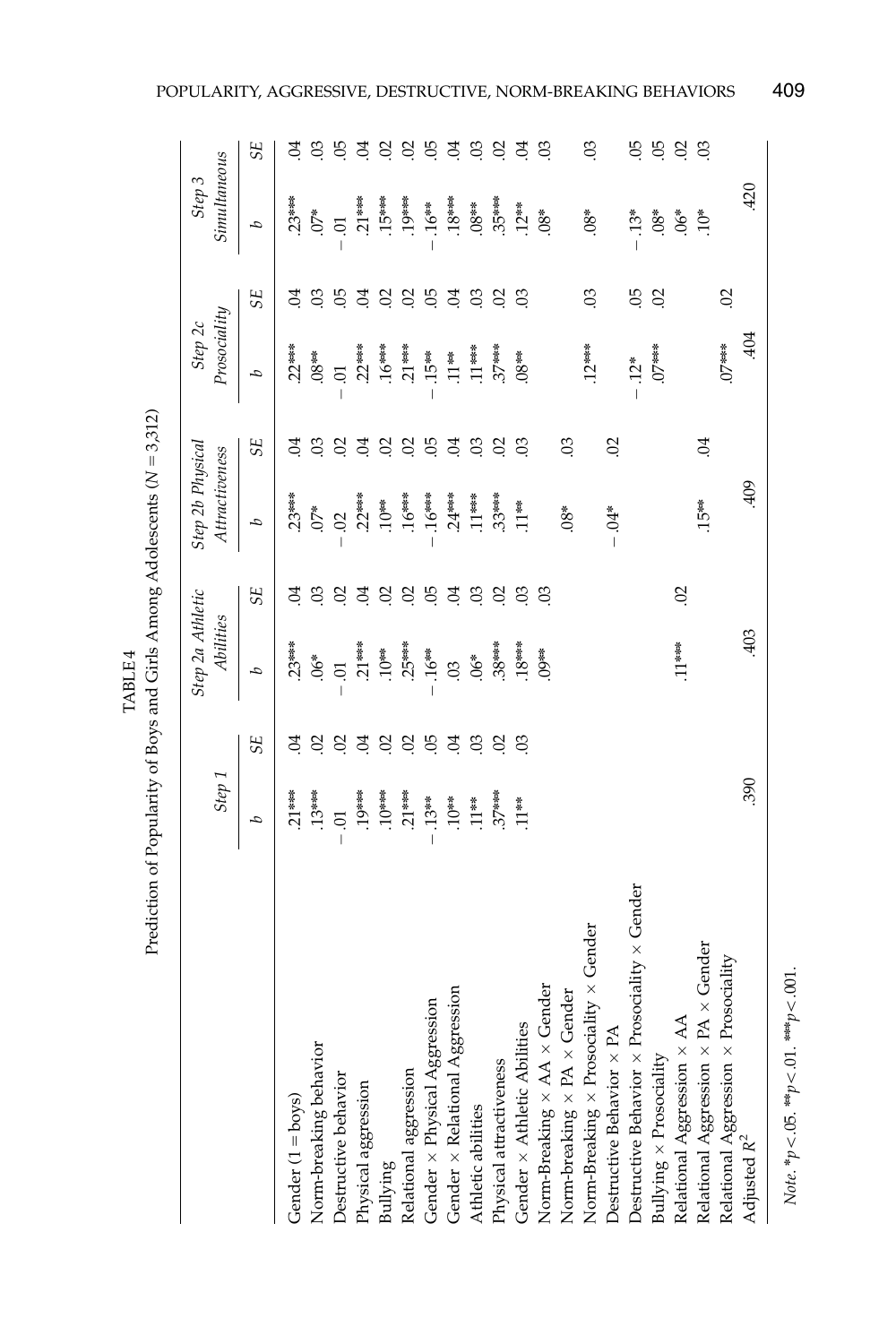

FIGURE 1 Three-way interaction effects between norm-breaking behavior, athletic abilities, and gender for the prediction of popularity.

from an increasing level of relational aggression (i.e.,  $b = .17$ ,  $t(3, 311) = 4.38$ )  $p < .001$  for boys and  $b = .09$ ,  $t(3, 311) = 2.92$   $p < .01$  for girls).

# **DISCUSSION**

Aggressive, destructive, and norm-breaking behaviors may contribute to popularity by helping to close the maturity gap (Moffitt, 1993) and by helping to defend a popular position (Cillessen & Mayeux, 2004). Yet, these behaviors also have negative relational aspects, such as putting people down, callousness, and aggressiveness. One would expect these negative aspects to turn people off, but empirical evidence shows otherwise. Why is this so? At least a partial answer to this question may come from goal-framing effects (Lindenberg, 2006). Positive features, such as physical attractiveness, athletic ability, and prosociality, activate approach goals and thus positive dispositional attributions (Trafimow et al., 2005). In this study, we investigated this



FIGURE 2 Three-way interaction effects between norm-breaking behavior, prosociality, and gender for the prediction of popularity.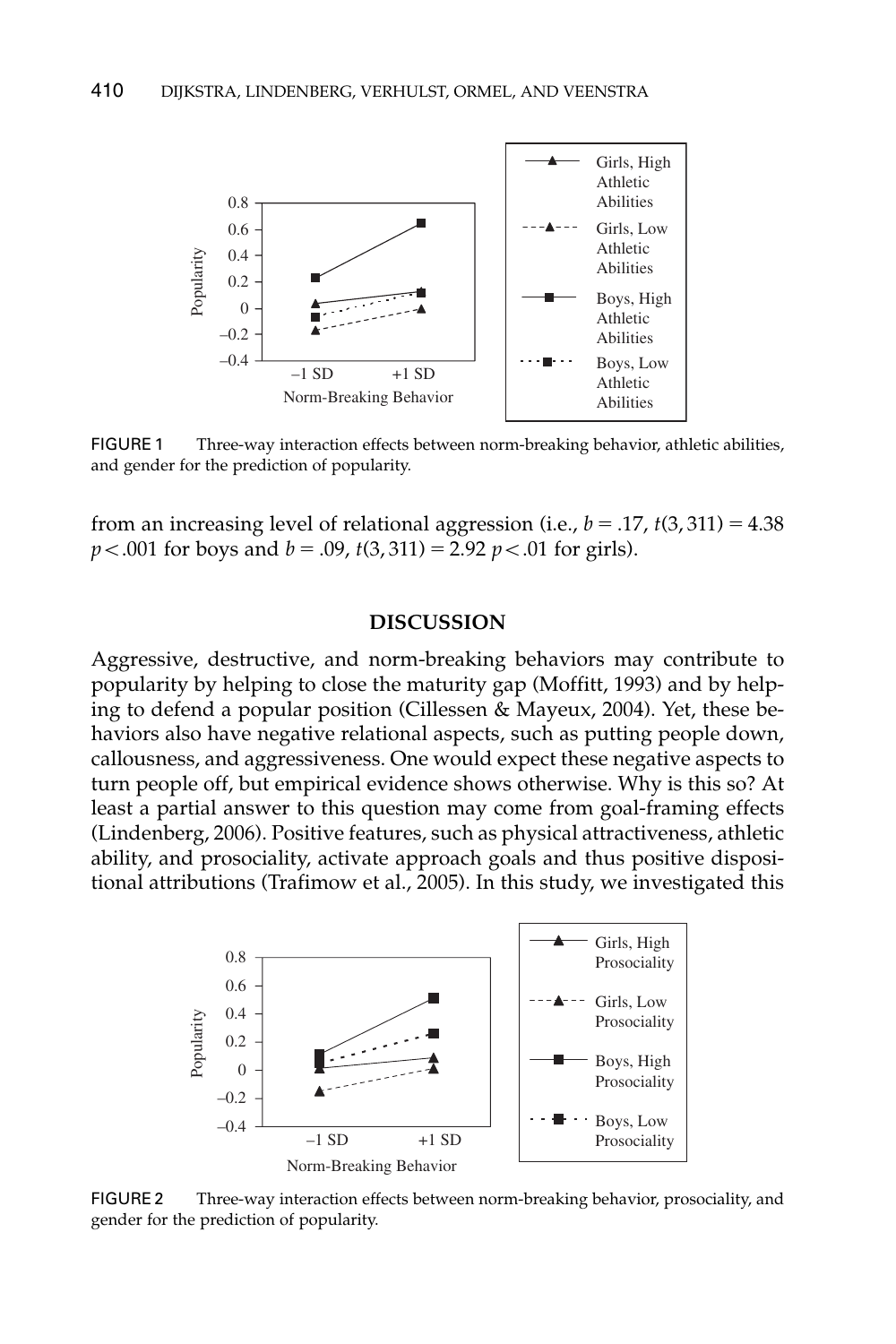

FIGURE 3 Three-way interaction effects between relational aggression, physical attractiveness, and gender for the prediction of popularity.

possibility and found that popular adolescents almost invariably have positive features in addition to aggressive, destructive, and norm-breaking behaviors, and that the positive features enhance the effects of these behaviors on popularity. For the formation of theory about popularity, the lesson from the present findings is that context matters for evaluations. Positive features create a context within which negative features are interpreted in a more positive light.

# Limitations and Strengths

One limitation of our study is that the data were cross-sectional. As a consequence, it was not possible to draw firm conclusions about causality. This implies that statements about the effects of certain features on popularity might also be reversed. Although physical attractiveness and athletic abilities are difficult to influence, and thus likely to be conducive to rather than the result of popularity, the associations of aggressive, destructive, and norm-breaking behaviors with popularity may also be reciprocal. Popular adolescents might be licensed by their peers to engage in deviant behaviors owing to their positive characteristics. In other words, their popularity might evoke aggressive, destructive, and norm-breaking behaviors.

Despite these caveats, the results of our study clearly demonstrate that the relations of aggressive, destructive, and norm-breaking behaviors with popularity are enhanced by positive features. A strong point of our study is the inclusion of both negative and positive features, and the interaction between them in a large sample with proportional numbers of boys and girls. We examined both nonaggressive deviant behaviors (destructive and normbreaking behaviors) and aggressive types of behavior (physical aggression,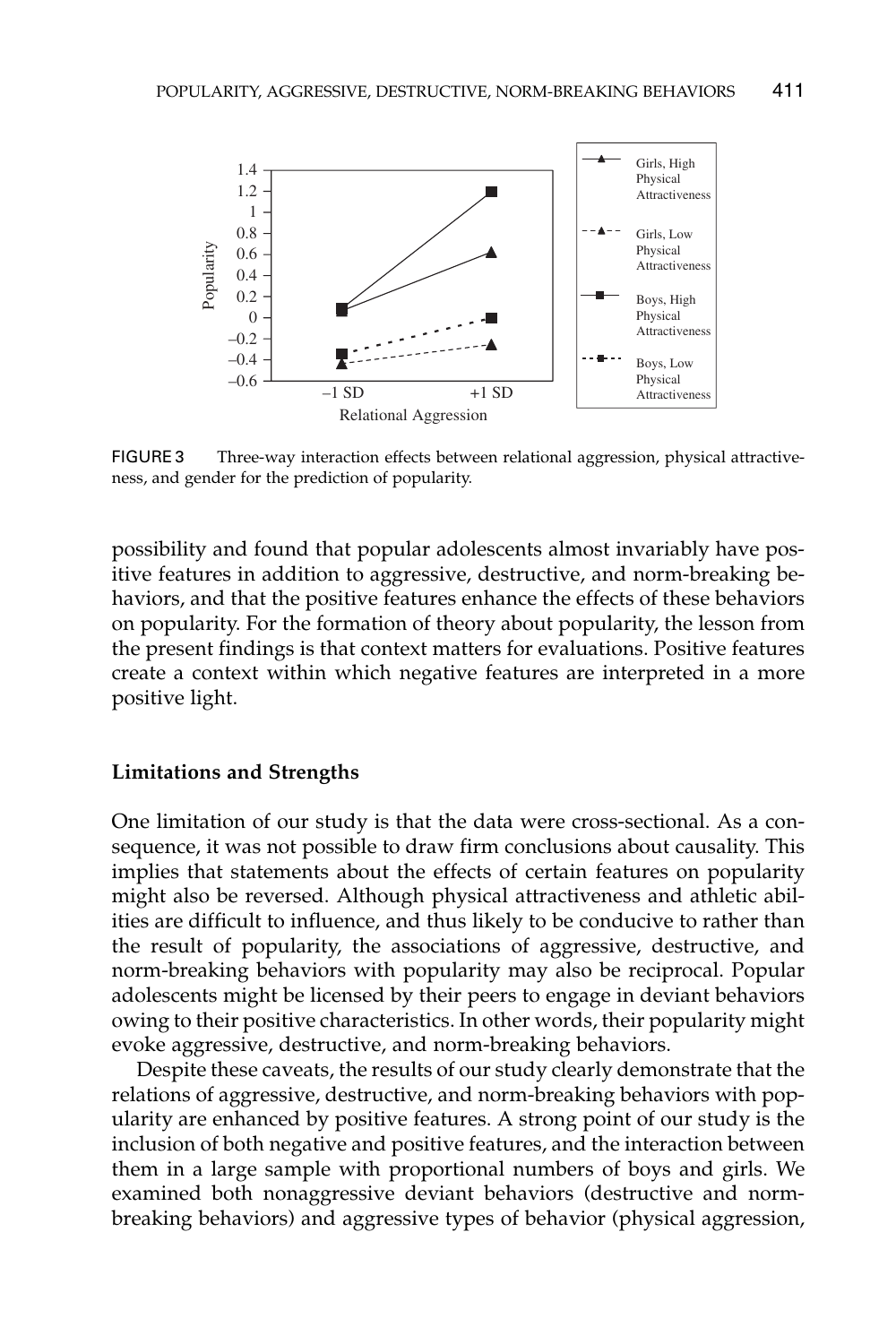bullying, and relational aggression) simultaneously, whereas research so far has primarily been focused on aggressive types of behaviors. Further research might profitably address the question of whether the nonaggressive types of behavior become more important and more normative during adolescence, as would be expected from a developmental perspective. The focus on interaction effects enabled us to more fully understand under what conditions aggressive, destructive, and norm-breaking behaviors are related to popularity. Investigation of this relation extends our knowledge about the increasing attractiveness of deviant adolescents and why they might become role models for their peers (Adler & Adler, 1995; Moffitt, 1993). Most importantly, our findings underline the importance of considering the context effects of positive features for the interpretation of aggressive, destructive, and norm-breaking behaviors.

# ACKNOWLEDGMENTS

This research is part of the Tracking Adolescents' Individual Lives Survey (TRAILS), a collaboration of research centers from the University Medical Center Groningen & University of Groningen (principal investigator J. [Hans] Ormel), Erasmus Medical Center Rotterdam (principal investigator F. [Frank] C. Verhulst), Radboud University Nijmegen, University of Utrecht, and the Trimbos Institute in the Netherlands. TRAILS is supported by grants from the Netherlands Organization for Scientific Research (GB-MW 940-38- 011, GB-MAGW 480-01-006, GB-MAGW 457-03-018, NWO 175.010.2003.005, ZonMw 100-001-001, ZonMw 60-60600-98-018), the Department of Justice (WODC), and the participating research centers.

# REFERENCES

- Adler, P. A., & Adler, P. (1995). Dynamics of inclusion and exclusion in preadolescent cliques. Social Psychology Quarterly, 58, 145–162.
- Aiken, L. S., & West, S. G. (1991). Multiple regression: Testing and interpreting interactions. Thousand Oaks, CA: Sage Publications Inc..
- Allen, J. P., Weissberg, R. P., & Hawkins, J. A. (1989). The relation between values and social competence in early adolescence. Developmental Psychology, 25, 458–464.
- Berry, D. S. (2000). Attractiveness, attraction, and sexual selection: Evolutionary perspectives on the form and function of physical attractiveness. In M. P. Zanna (Ed.), Advances in experimental social psychology (Vol. 32, pp. 273–342). San Diego, CA: Academic Press.
- Bukowski, W. M., Sippola, L.K, & Newcomb, A. F. (2000). Variations in patterns of attraction to same- and other-sex peers during early adolescence. Developmental Psychology, 36, 147–154.
- Cialdini, R. B., & Richardson, K. D. (1980). Two indirect tactics of impression management: Basking and blasting. Journal of Personality and Social Psychology, 39, 406–416.
- Cillessen, A. H. N., & Mayeux, L. (2004). From censure to reinforcement: Developmental changes in the association between aggression and social status. Child Development, 75, 147–163.
- Custers, R., & Aarts, H. (2005). Positive affect as implicit motivator. Journal of Personality and Social Psychology, 89, 129–142.